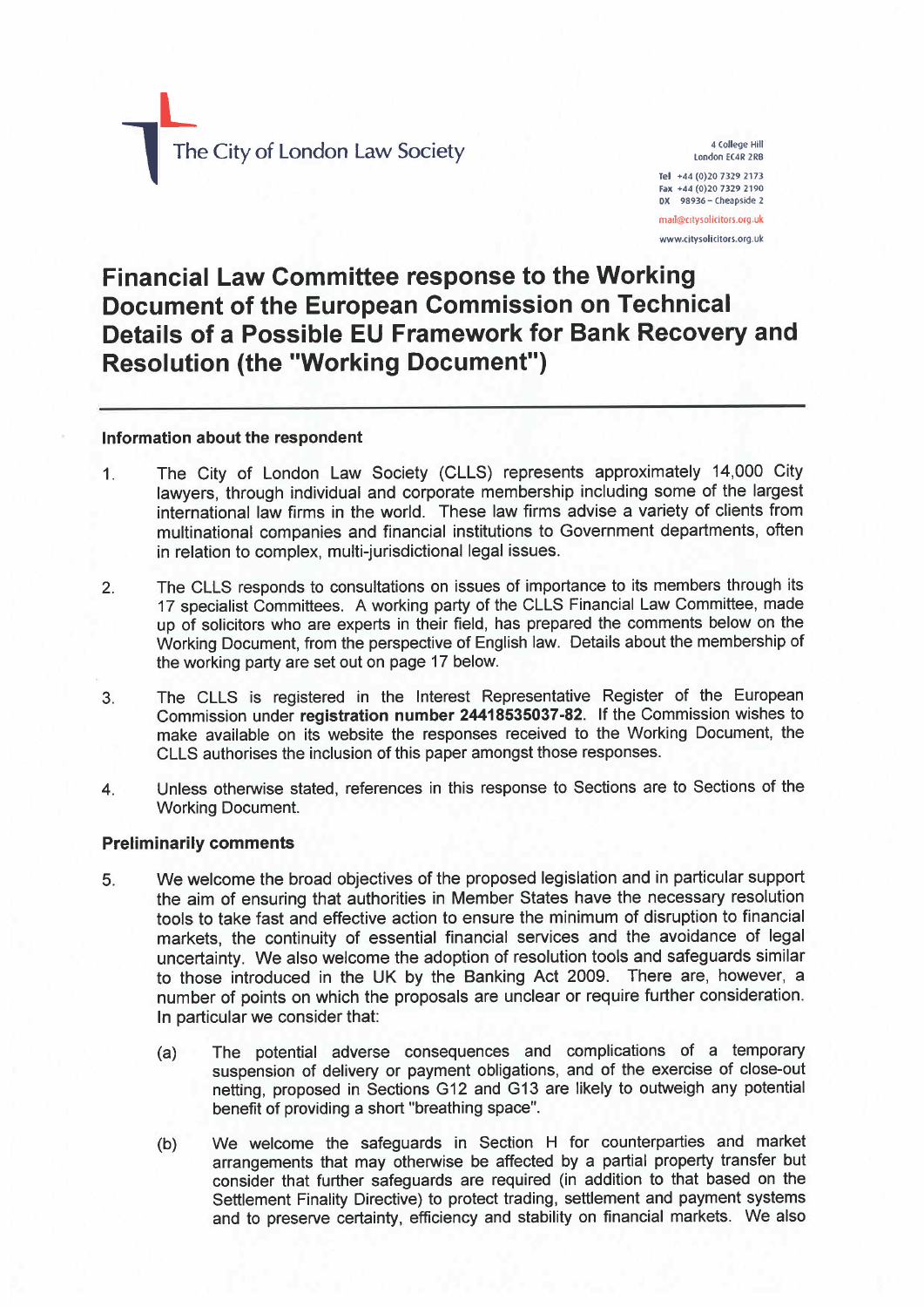consider that the safeguard for structured finance arrangements requires more detailed consideration and fuller consultation.

(c) If the proposals in Annex 1 to the Working Document for write down of the debt of a failing institution or conversion of debt into equity (referred to in the Working Document as "bail-in") are to be taken forward, they will need to be developed in much greater detail and address the issues summarised by us. Given the complexity of these issues, we have serious concerns whether they can be addressed in the timeframe contemplated by the Working Document.

#### Response to general approach

- 6. We note that any proposed resolution regime necessarily involves trade-offs between the private law rights of stakeholders in banks and the perceived need to take action in the interests of financial stability. The proposed framework therefore raises important questions of legal certainty and how best to uphold the legitimate expectations of market participants. We take the view that any interference with private law rights should be kept to the minimum necessary to achieve the aims of the regime. In particular, detailed consideration is needed to assess whether the additional powers, such as the power to write down debt, are workable and a proportionate means of upholding financial stability.
- 7. The preparatory and preventative powers, and early intervention powers, contemplated in the proposals are excessively broad and would probably be unworkable in practice. In our view, the threshold that must be reached before a preventative power could be exercised by a resolution authority is too low and would create significant uncertainty - resolution authorities needing only to be satisfied that impediments to resolution exist in any "conceivable situation". We note also that certain "preventative" powers - such as the power to prevent firms from developing or selling new business products or services may have the unintended consequence of paradoxically making bank failure more likely.
- 8. In terms of the early intervention powers, we are especially concerned that a firm which is still very much a going concern could nonetheless be subject to substantial interference by a resolution authority. Furthermore, if exercised, it might prove impossible to keep the exercise of certain of the early intervention powers confidential from the market, such as the replacement of a board member, or the restricting of a firm's business activities. If the exercise of such powers became known, it is likely to excite market attention, which would be counterproductive. For this reason we are not convinced that supervisors should be given the power to appoint a special manager as an early intervention measure. We suggest that, if a firm is resolvable, and subject to a resolution framework being established, then there appears to be little or no justification for the exercise of these further powers.
- 9. In considering the possibility of a cross border resolution regime, the Commission needs to bear in mind that its current proposals, like those in the UK, seem to contain two elements:
	- (a) plans for recovery from financial diffculties without formal resolution processes, preserving the prospect of value recovery for equity investors;
	- (b) formal resolution processes, which, although they may restore the core businesses or some of them to financial health and safeguard those which are not individually failing, will almost inevitably lead to the winding up of one or more companies in the group and usually involve the loss of substantially all value for shareholder investors in the top company of the affected group (which may well be a quoted company).
- 10. In legislating it will be very important to distinguish provisions that should only apply to one or the other of the two cases. Where a financial institution can raise capital in the markets itself so as to prevent its situation being a threat to financial stability, this is the best outcome for the business, its shareholders, employees and customers and for the economy as a whole. Care should therefore be taken not to trigger the formal resolution process without having fully explored the possibility of recovery.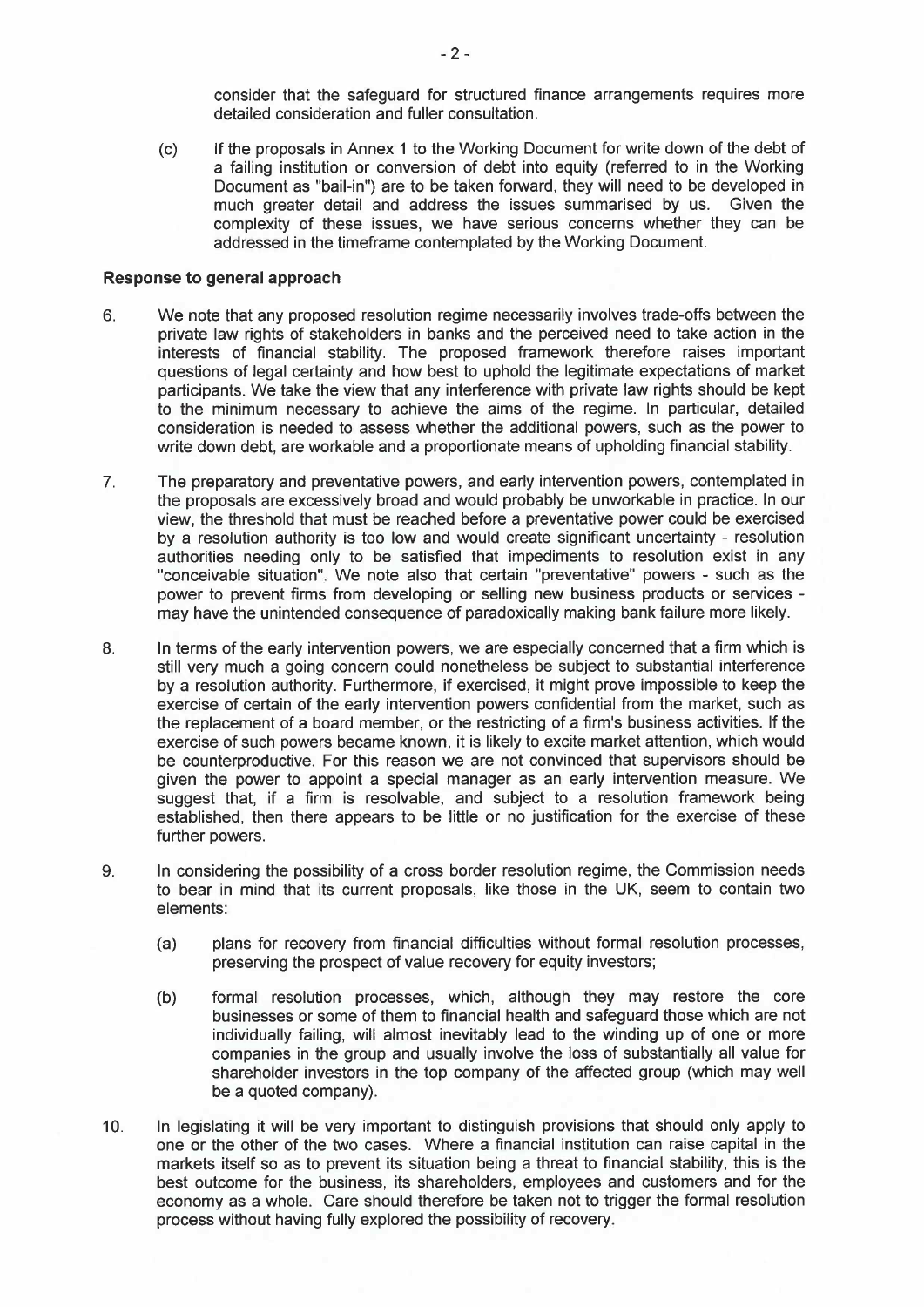- 11. It is questionable whether solutions which are most effective pre-formal resolution which would include the raising of additional equity capital, the conversion of contingent convertible capital instruments and/or a "bail-in" debt instruments or a scheme of arrangement with creditors – should be addressed in the context of resolution or dealt with in the context of pre-resolution prudential regulation. In any event, such measures need to be treated separately in the legislation, so that measures which could result in a full recovery could be utilised without the stigma of a formal resolution process, which in itself can be expected usually to lead to total loss of value for equity providers and substantial losses for most creditors. It is important that the "bail-in" process could not be triggered too early. The trigger would need to be based on serious events such as a threat to financial stability.
- 12. The proposals also need to acknowledge the jurisdictional limits of European Union law. Many EEA banks operate globally and have extensive operations outside the European Union. Absent broader international agreement on bank recovery and resolution, the efficacy of the proposed framework would be limited in relation to banking arrangements involving foreign property (in respect of which resolution authorities of Member States would not have jurisdiction to apply resolution tools) and any systemic risks brought to bear on EEA banks as a result of their counterparty exposure to foreign banks subject to "light touch" regulatory regimes. In order to be able to act decisively to prevent bank failure, it is essential that tools used in the European Union and the rest of the world are deployed in a coherent manner and are mutually recognised.
- 13. We also take the view that neither broad resolution powers nor broad resolution tools alone will be sufficient to uphold financial stability in the European Union. Diligent supervision by well-resourced and competent authorities in each Member State is critically important.

#### Response to recovery plan proposal

14. Recovery plans for individual institutions would vary enormously according the circumstances in which recovery is necessary. For instance, a financial institution that was a victim of fraud in a buoyant market is differently placed in relation to available tools and responses, than a company which, like many others, is suffering from a market wide lack of confidence and liquidity affecting many institutions (as in the recent crisis). While at an individual level the "living wil" (which gives an in depth view of the business) would be useful for both efficient recovery and resolution, there would be no value in trying to anticipate what tools might best be used, such as sale of part of business, capital raising, or business wind-down.

## Reponses to specific questions raised in the Working Document

15. We set out below our comments on a number of the questions raised in the Working Document. We have concentrated primarily on the proposals set out in Sections G12, G13 and H and Annex 1. The fact that we have not commented on other aspects does not necessarily mean that we will not have comments on these aspects when legislative proposals are put forward.

## Question 18b: If adopted, should either be subject to a time limit (for example, the priority claim or claw back right would apply only if the relevant insolvency is commenced within a specified period - such as 12 months - after the transfer)?

16. A transaction may be challenged under a number of provisions of English law, including section 238 (Transactions at an undervalue), section 239 (Preferences) and section 245 (Avoidance of certain floating charges) of the Insolvency Act 1986. Such a challenge must be brought within a specified period after the onset of insolvency. This period is extended where the parties to the transaction are "connected". There may be a case for disapplying the "connected persons" rule where the financial support provided by another group company has been approved by the regulator.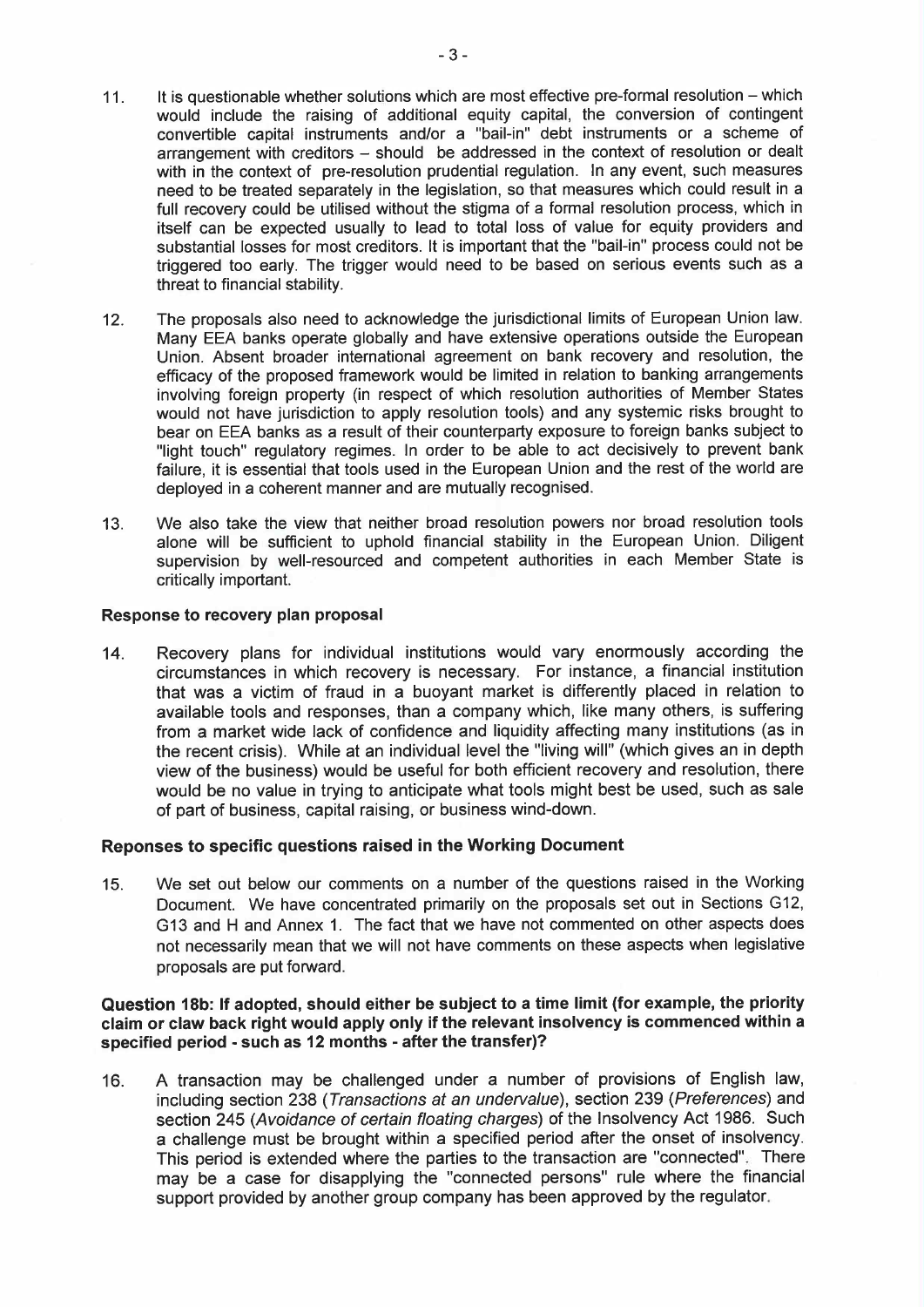Question 30b: In particular, is it necessary to include a general principle that creditors of the same class should be treated equally or should resolution authorities be able to derogate from this principle in specific circumstances?

- 17. We consider that this general principle should be adhered to as closely as possible. Where an exception is made to the principle, the exception should be clear and predictable so as to avoid legal uncertainty.
- 18. We note that the first limb of principle (d) in Section F4 is not necessarily consistent with the practical effect of resolution (as unsecured senior creditors generally may not be treated pari passu). This will need to be reflected in the legislation to avoid creating rights of action on the part of disenfranchised creditors.

# Question 39a: Should all Member States be required to make provision in national law for all three mechanisms by which resolution can be carried out that are suggested above? If the same mechanisms are not available in all Member States, could this pose an obstacle to co-ordinated cross-border resolution?

19. Yes, we believe that all three mechanisms should be adopted by each Member State in order to ensure that it has an adequate choice of options.

## Question 39b: Should receivership - which allows resolution authorities to take full control of the failng institution - be the primary framework for resolution?

20. No, we suggest that each Member State should be able to choose either administration or receivership, depending on the circumstances involved.

# Question 42: Please give your views on the suggested temporary suspension of payment or delivery obligations? Is it appropriate to exclude eligible deposits? Should any other obligations be excluded?

- 21. A temporary suspension of payment or delivery obligations would be a source of considerable uncertainty for market participants for the reasons explained in paragraph 26 below. We do not support this proposal. A temporary suspension was not considered to be necessary when the UK introduced its own bank resolution regimes under the Banking Act 2009.
- 22. If the aim of the suspension power is to allow a short breathing space, we consider that this could effectively be achieved in the case of the failure of a major international investment bank only by suspending the whole of the markets in which it operates. This would be a very draconian measure and would require co-ordinated action between regulators in the main financial centres.
- 23. Although the terrorist attacks in New York on 11 September 2001 resulted in the New York Stock Exchange being closed for four days and all other US stock exchanges (including NASDAQ) and US option exchanges being closed, no purely financial crisis of the last twenty years has led to such closures. For instance, this did not occur in the case of the collapse of Barings in 1995, LTCM in 1998 or Lehman in 2008. A useful analysis of how law and market practice would respond to an event of major operational disruption is set out in the Report on this subject published by the Financial Markets Law Committee ("FMLC") in November 2003: see in particular pages 10 to 19, 86 to 88 and 128 to 132.
- 24. Although the laws of several jurisdictions provide emergency powers for its government or regulatory authority to declare a special bank holiday or non-business day, these powers have been rarely exercised. As explained in the FMLC's Report, such a declaration would not be the most focused response to a major market disruption and, if an attempt was made to use it for this purpose, it could give rise to a number of issues:
	- (a) First, the power to declare a special bank holiday is typically a broad power and its use could have wider consequences and unintended side effects. Non-financial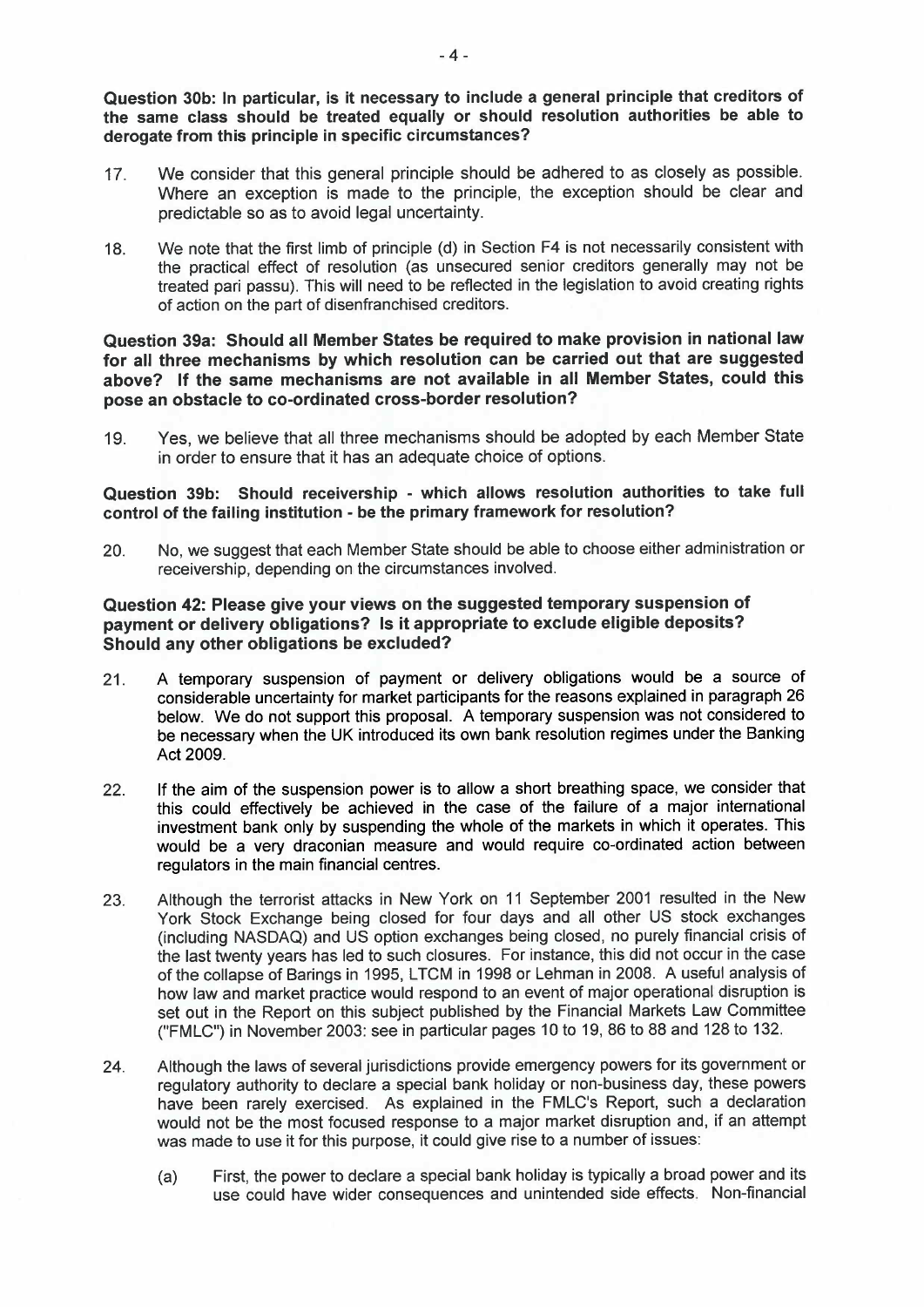types of contract might be affected, even though the parties to them would otherwise have been unaffected.<sup>1</sup>

- (b) Secondly, the effect on contractual obligations of calling an unscheduled bank holiday could cause significant potential problems, unless these had been addressed satisfactorily in advance by appropriate contractual terms.
- (c) Thirdly, the declaration of a special bank holiday under the domestic law of a jurisdiction would not have extra-territorial effect. Many contracts will include obligations performable outside the relevant jurisdiction or may be governed by the laws of other jurisdictions. Even if banks and financial institutions were permitted to close their operations during a major operational disruption if necessary, they should not be compelled to do so. Equally, parties to contracts should continue to be free to perform their obligations (or to agree appropriate variations) if they wished to do so.
- (d) Fourthly, the declaration of a special bank holiday could result in the closure of an exchange or settlement system which would also otherwise have remained open. This would conflict with the objective of preserving the ability of market participants to perform obligations if they chose to do so. The preferred course would almost certainly be to keep markets open and, even if a particular market had to be closed, to keep payment and settlement systems in operation wherever possible.
- (e) Fifth, it is doubtful whether such a power could be used to declare a special bank holiday retrospectively. It is unclear whether a bank holiday could be declared during business hours so as to take effect for the remainder of the same day and, even if it could be, it might cause more complications than it would avoid.
- 25. Responses from market practitioners and trade associations to the Working Document "The Financial System and Major Operational Disruption" published by HM Treasury in February 2003 expressed a strong preference for the UK Government not to intervene unless this became unavoidable. Concern was expressed that the mere existence of wide discretionary emergency powers might cause serious uncertainty as to the circumstances in which those powers would be exercised and how they might affect financial markets, particularly where cross-border trading, clearing and settlement were involved. It was recognised as essential to maintain the maximum possible level of legal certainty in the financial markets.

Question 43: Please give your views on the temporary suspension of close out netting rights suggested in section G13, including the appropriate length of the suspension. Should any classes of counterparty be excluded from the scope of such a suspension: for example, Central Banks, central counterparties, payment and securities settlement systems that fall within the scope of the Settlement Finality Directive?

- 26. The creation of a power for resolution authorities to impose a suspension of even limited duration would be a source of considerable uncertainty for market participants. Again, we do not support this proposal and note that it was not thought necessary to include it in the Banking Act 2009. If the power were created and exercised, it could cause serious complications and diffculties for counterparties who had outstanding contracts (including financial collateral arrangements) with the failing financial institution and for third parties involved in back-to-back or linked transactions with such counterparties. Further, as there would need to be an exception for clearing houses (see paragraph 28 below), a mismatch could arise if there is a close-out by the central counterparty but the non-defaulting member is prevented for a couple of days from closing out vis-à-vis its counterparty.
- 27. The better approach would be to provide that a transfer to a bridge bank or third party purchaser of a failing financial institution's property or shares would be disregarded in

 $\overline{1}$ 

The proclamation of a special bank holiday might relieve employees of their obligations to work even if they were urgently required to cope with an emergency and, for others, would entitle them to be paid overtime rates.